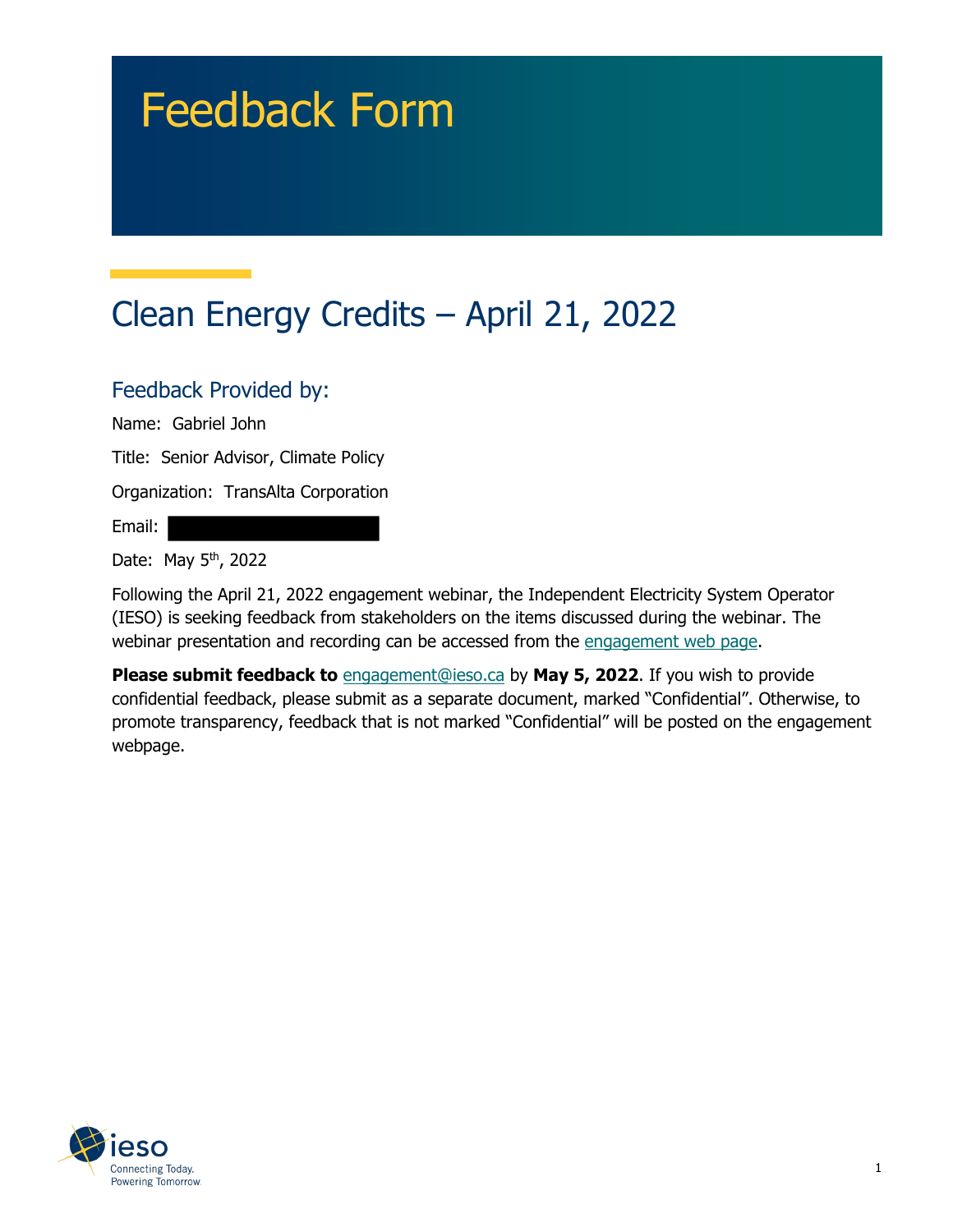## Registry Design Features

| <b>Topic</b>                                                                                                             | <b>Feedback</b>                                                                                                                                                                                                                                                                                                                                                  |
|--------------------------------------------------------------------------------------------------------------------------|------------------------------------------------------------------------------------------------------------------------------------------------------------------------------------------------------------------------------------------------------------------------------------------------------------------------------------------------------------------|
| Are there any registry features missing<br>from the proposed list, either basic<br>requirements or future functionality? | We support a future potential design feature of the registry<br>that includes hourly credit creation, tracking, and<br>retirement. Since a key government objective is to support<br>businesses in meeting their ESG targets, it is important for<br>assets like storage that displaces peaking units during<br>high-demand hours, to be incented commensurably. |

# CEC Product Offering Options

| <b>Topic</b>                                                                             | <b>Feedback</b>                                                                                                                                                                                                                                                                                                                                                      |
|------------------------------------------------------------------------------------------|----------------------------------------------------------------------------------------------------------------------------------------------------------------------------------------------------------------------------------------------------------------------------------------------------------------------------------------------------------------------|
| Has IESO identified the right set of CEC<br>product offerings? Are there any<br>missing? | TransAlta is impressed with the list of the IESO's explored<br>product offering options. However, we support a hybrid<br>product offering option- combination of different product<br>offering options - that ensures additionality (incremental<br>clean energy development) and the ability to monetize<br>existing uncontracted investments as the best approach. |

| <b>Topic</b>                                                                                                 | <b>Feedback</b> |
|--------------------------------------------------------------------------------------------------------------|-----------------|
| Are there benefits/challenges to any of<br>the proposed CEC product offerings that<br>have not been covered? | N/A             |

| <b>Topic</b>                                                     | <b>Feedback</b>                                                                                                                                                                                                                                                                                                                                                                                                                                                                                                                                                                                                                                                                                           |
|------------------------------------------------------------------|-----------------------------------------------------------------------------------------------------------------------------------------------------------------------------------------------------------------------------------------------------------------------------------------------------------------------------------------------------------------------------------------------------------------------------------------------------------------------------------------------------------------------------------------------------------------------------------------------------------------------------------------------------------------------------------------------------------|
| Which CEC option(s) works best for your<br>company? For Ontario? | The IESO should pursue the retirement of all EAs it owns<br>as a result of its existing contracts. The IESO should not<br>be actively involved in a market that it administers due to<br>potential conflicts. More specifically, the IESO should not<br>sell its existing EAs or enter into arrangements where it is<br>involved in indirectly selling through generators or third<br>parties in profit-sharing arrangements. The IESO should<br>be mindful that undertaking these types of actions now or<br>in the future could negatively impact the value of EAs in<br>the voluntary market proposed by the government and<br>undermine the market's fundamentals for private sector<br>participants. |